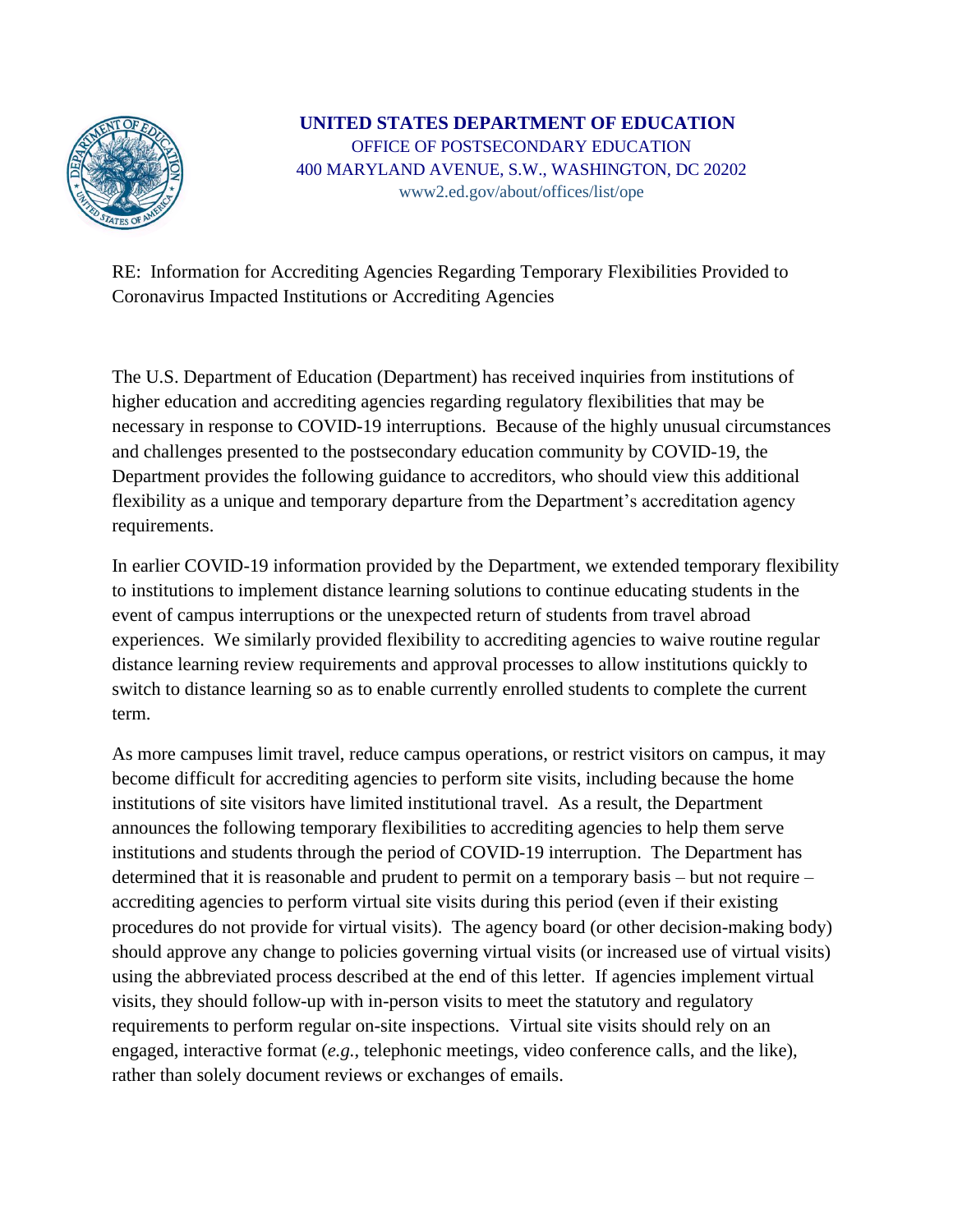If an accreditor employs a virtual site visit, the agency must perform a follow-up, in-person visit to the campus (though not necessarily a full peer-review site visit) within a reasonable period of time following the virtual site visit. At its discretion, an accrediting agency may limit virtual site visits to institutions or programs that are otherwise in good standing or to institutions or programs that are engaged in renewal of accreditation, as opposed to those institutions or programs seeking an initial award of accreditation. It is the responsibility of the accreditation agency to determine if, and under what conditions, it would perform virtual site visits during this temporary flexibility period.

Moreover, during this period of COVID-19 interruption, the Department is permitting accreditors the flexibility to develop, adopt, modify, and implement temporary virtual site visit policies. With the approval of the agency's board (or other decision-making body) during a telephonic or video conference meeting, accreditors may adopt or modify temporary virtual site visit policies without a public comment period. Because these policies would be temporary and arise from the unique set of circumstances and challenges presented by the COVID-19 interruption, this approval would not require a vote of the full membership of the accrediting agency. Should an agency desire to make a temporary virtual site visit policy or policy modification permanent after the period of COVID-19 interruption, it must adhere to applicable statutory and regulatory requirements.

The Department is also offering accrediting agencies the discretion to extend the term of accreditation, for a reasonable period of time during the COVID-19 interruption, for an institution that is undergoing renewal of accreditation and was scheduled to have a site visit during a COVID-19 interruption. In addition, during the COVID-19 interruption, accreditors may provide a good cause extension to institutions on a show-cause order or probation if the agency is unable to perform a required site visit or hold a hearing with representatives of the institution because of the COVID-19 interruption. This includes providing an additional good cause extension to an institution or program that has otherwise already been provided with the agency's maximum allowable good cause extensions. The Department expects each agency to resume normal practices as soon as reasonably possible after the COVID-19 interruption has ended and will inform agencies of its expectations as the circumstances created by COVID-19 unfold.

Finally, the Department is aware that, in some instances, an accrediting agency may have scheduled a site visit of a program or institution such that the results of that site visit would inform an agency accreditation decision in time to ensure that students who graduate during the current or prior term will be considered to have graduated from an accredited program. The Department is reminding accrediting agencies that retroactive accreditation is permissible as long as the effective date of accreditation is no earlier than the date on which the institution or program accepted the program or agency as an applicant on the pathway to accreditation, or the date of a previous negative decision regarding an initial award of accreditation. If an agency typically has a retroactive accreditation policy that establishes the effective date as the date of a